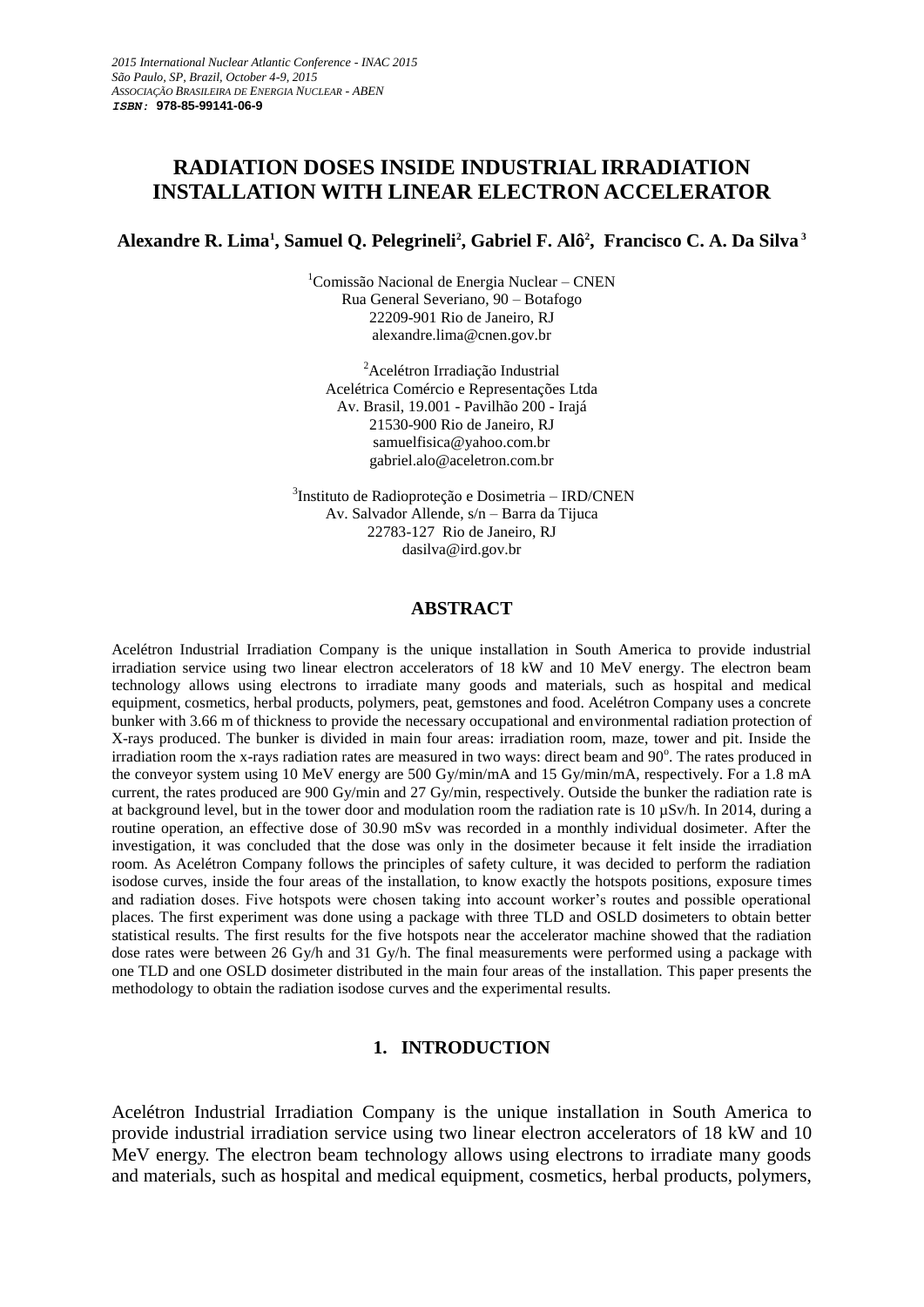peat, gemstones and food. One most important advantage of using linear electrons accelerator instead of gamma installation is related to the radiological hazard because when the accelerator is off there is no more hazard.

This kind of installation has defence in depth as important safety and security philosophy conceptions. When the accelerator is in operation, many mechanisms, barriers and redundant measurements with high reliability reduce the risk of radiological accidents to extremely low levels. Then, with these safety devices, is practically impossible any worker enters in the irradiation room when the accelerator is in operation.

Despite the low radiological risk for situation showed above, the same level of risk cannot be assigned in case of permanence of a worker inside the irradiation room in the beginning of accelerator operation. In this case, the worker would receive a high dose radiation depending on his position inside the irradiation room [1].

A common incident in this type of installation is the unintentional fall of the personal dosimeter in the irradiation room, the maze, the tower or the pit. If the dosimeter was together irradiated with the products, that is, directly in the electrons beams, the dose will be very high (above 1 kGy), but it was irradiated in other places, the dose will be near or above the occupational dose limits depending on its position.

In 2014, during a routine operation, an effective dose of 30.90 mSv was recorded in a monthly individual dosimeter. After the investigation, it was concluded that the dose was only in the dosimeter because it felt inside the irradiation room. As Acelétron Company follows the principles of safety culture, it was decided to perform the radiation isodose curves, inside the four areas of the installation, to know exactly the hotspots positions, exposure times and radiation doses.

This paper presents the methodology to obtain the radiation isodose curves and the experimental results.

# **2. LINEAR ELECTRON ACCELERATOR - ACELÉTRON COMPANY**

The linear accelerator is the main component of the system, and in the Acelétron Company (Figure 1) there are two accelerators in vertical position: one installed in the tower room, with the electron beam output from top to bottom and the second one installed in the pit room, with the electron beam output from bottom to top; both beams are directed to the conveyor system inside the irradiation room [2, 3].

Using two accelerators at the same time, the level of radiation inside the installation is very high, and then it is necessary to have some hard shielding to shield the X-rays generated by the bremsstrahlung effect in the installation.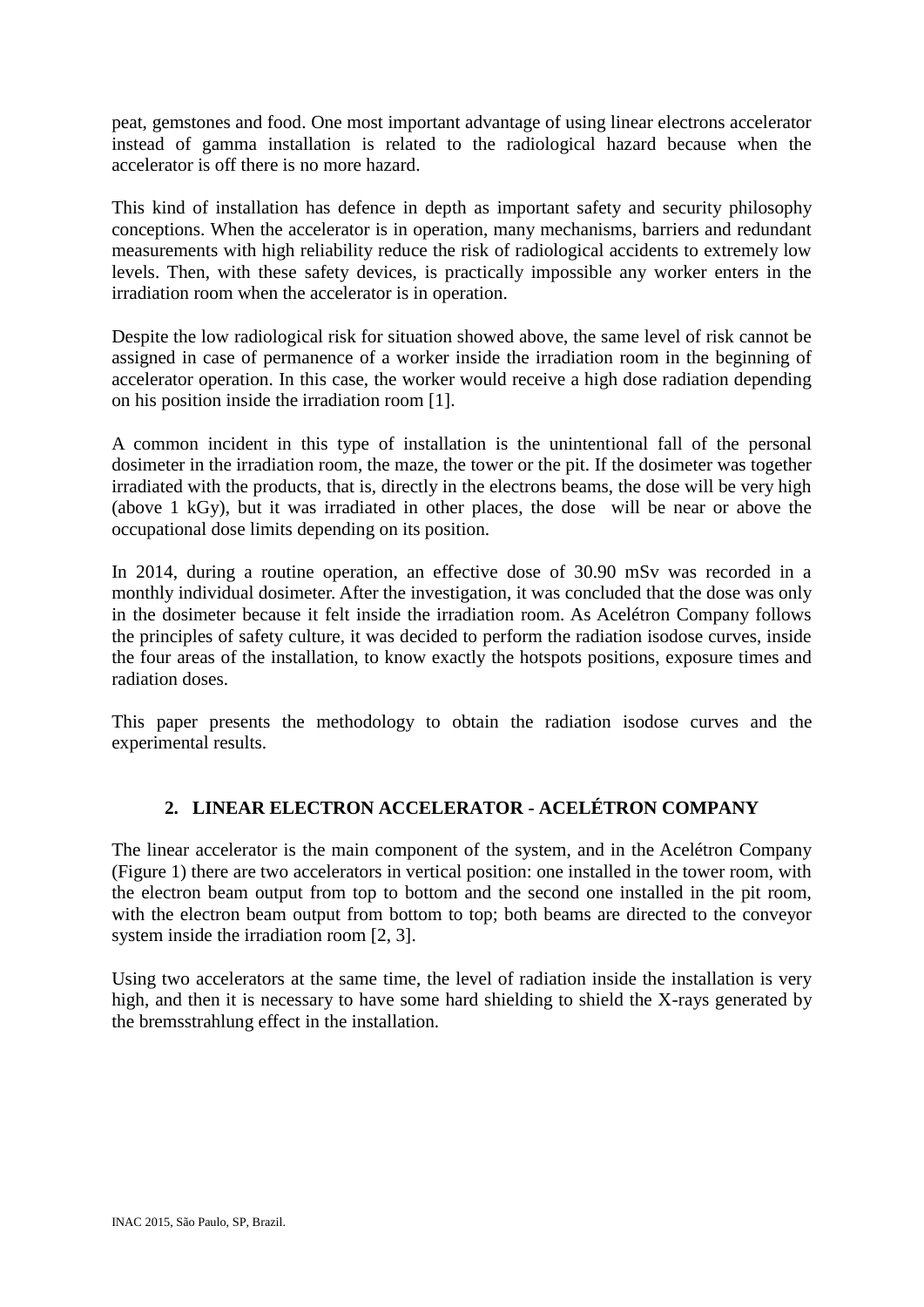

**Figure 1: Linear Accelerator - Acelétron Company.**

Acelétron Company uses a concrete bunker with 3.66 m of thickness to provide the necessary occupational and environmental radiation protection of X-rays produced. The bunker is divided in four main areas: irradiation room, maze, tower and pit. Inside the room the irradiation x-rays radiation rates were measured in two ways: direct beam and  $90^\circ$ . Assuming that each electron beam of each accelerator is produced by an ideal target, it results in maximum of x-rays emission and the dose rates produced in the conveyor system using 10 MeV energy are 500 Gy/min/mA and 15 Gy/min/mA, respectively. For a 1.8 mA current, the dose rates produced are 900 Gy/min and 27 Gy/min, respectively. Outside the bunker the radiation rate is at background level, but in the tower door and modulation room the radiation rate is 10 µSv/h.

## **3. RADIATION ISODOSE CURVES AND EXPERIMENTAL RESULTS**

To obtain the radiation isodose curves and the best experimental results some commercial dosimeters were used from an approved dosimetry laboratory called SAPRA-LANDAUER. A package with two types of dosimeters were used: Thermoluminescent Dosimeter (TLD – LiF:Mg,Ti and CaSO4:Dy) and Optical Stimulated Luminescent Dosimeter (OSLD – Al2O3:C). To ensure the balance of charged particles during exposure to radiation acrylic plates were used in front of the dosimeters. The measurement uncertainty is around 10% using these dosimeters.

Two experiments were done: the first one was to obtain an initial survey with the goal to select the hotspots, to optimize the time and the number of dosimeters; the second one was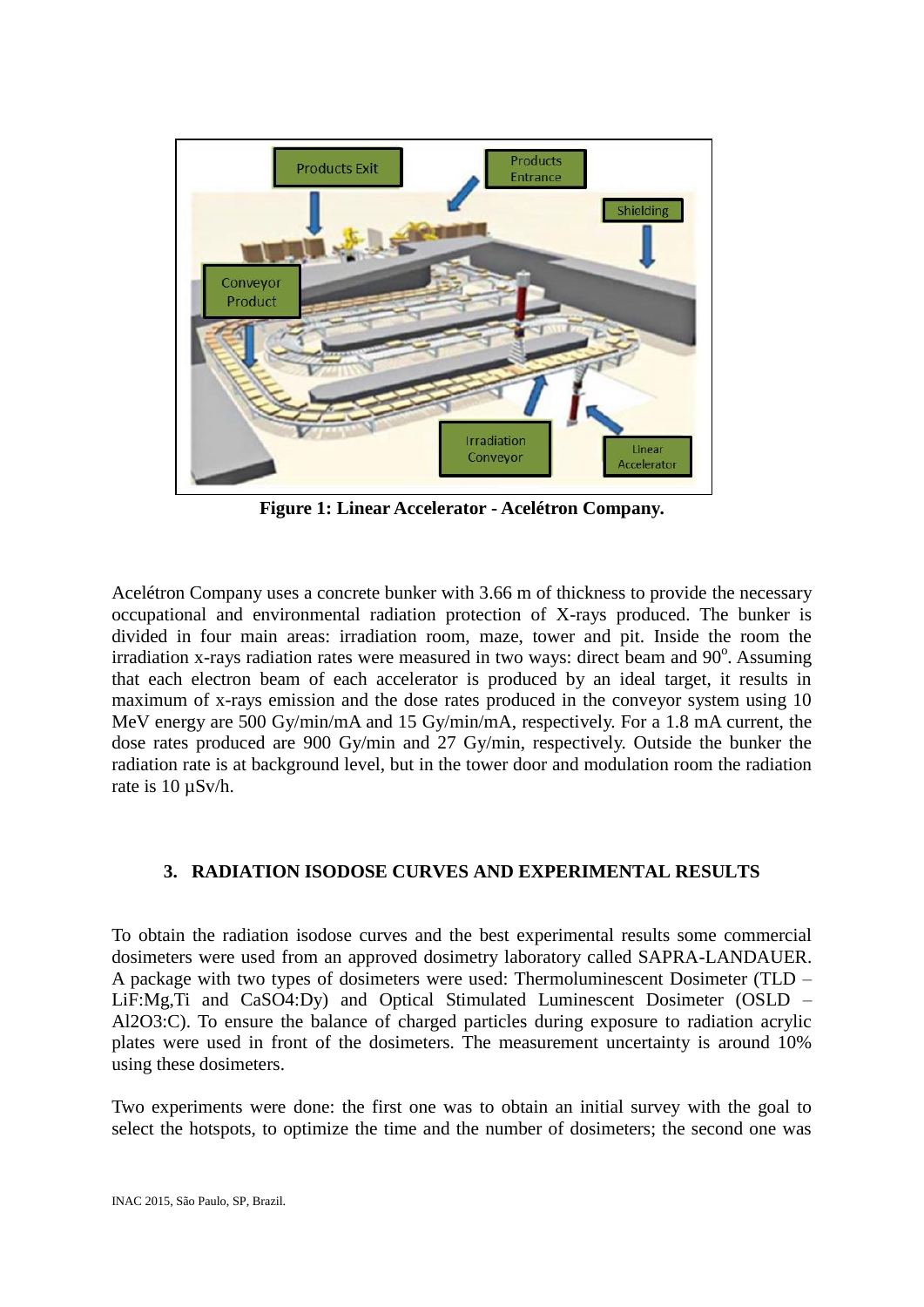done to obtain the dose rates inside the linear accelerator installation. In both experiments was only used the accelerator with electron beam output from top to bottom.

For both experiments a number of hotspots were chosen taking into account worker's routes and possible operational places.

### **3.1. The first experiment**

The first experiment was done using a package with three TLD and OSLD dosimeters to obtain better statistical results. The first results for the five hotspots near the accelerator machine showed that the radiation dose rates were between 433 mGy/min and 517 mGy/min. These results also showed that the irradiation time must be different for each hotspot inside the installation.

## **3.2. The second experiment**

For the final measurements 26 package of dosimeters with TLD and OSLD were used in the following hotspots: 5 dosimeters near the accelerator machine (dosimeters 001 to 005); 13 dosimeters inside the irradiation room and maze (dosimeters 006 to 019); 3 dosimeters in the pit (dosimeters 020 to 022) and 4 dosimeters in the tower (dosimeters 023 to 026). All dosimeters were fixed on the inner walls and at 1.3 meters height from the floor. The Figures 02, 03 and 04 showed the position of the dosimeters.

The experimental results of the radiation dose rates inside the industrial irradiation installation with linear electron accelerator are showed in the Table 1. It was calculated the average dose rate between the results of TLD and OSLD measurements.

The radiation dose rates near the accelerator machine were really very high as expected from 203.22 mGy/min to 2929.51 mGy/min. Inside the irradiation room the radiation dose rates were between 0.02 mGy/min and 61.34 mGy/min. Throughout the maze the dose rates were between 0.01 mGy/min and 0.08 mGy/min. In the tower the dose rates were 28.05 mGy/min and 51.33 mGy/min. In the pit there was no radiation dose because the accelerator machine was not operational.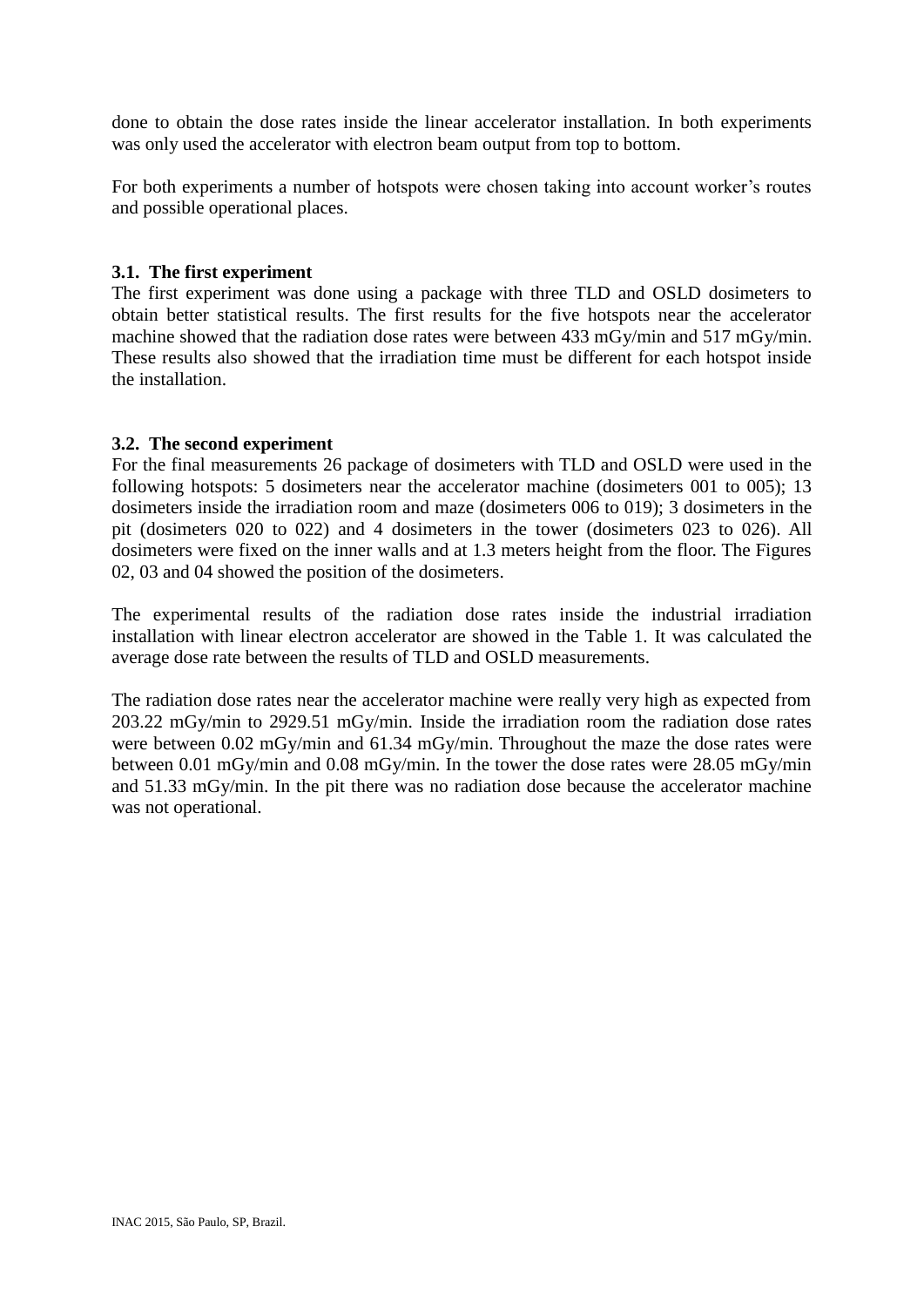

**Figure 2: Position of dosimeters inside irradiation room and near the machine of the linear accelerator (dosimeters 001 to 019).**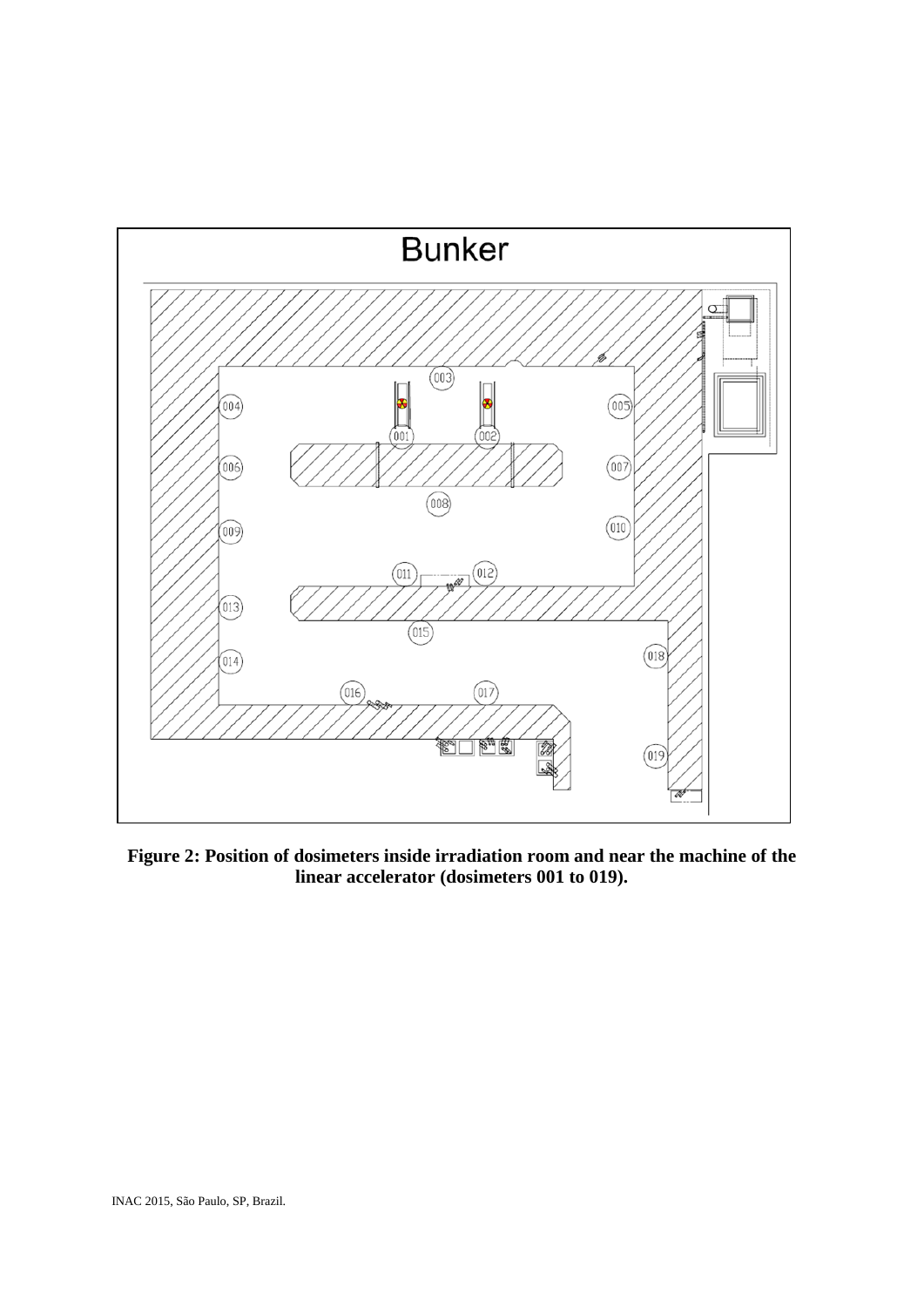

**Figure 3: Position of dosimeters in the pit of the linear accelerator (dosimeters 020 to 022).**



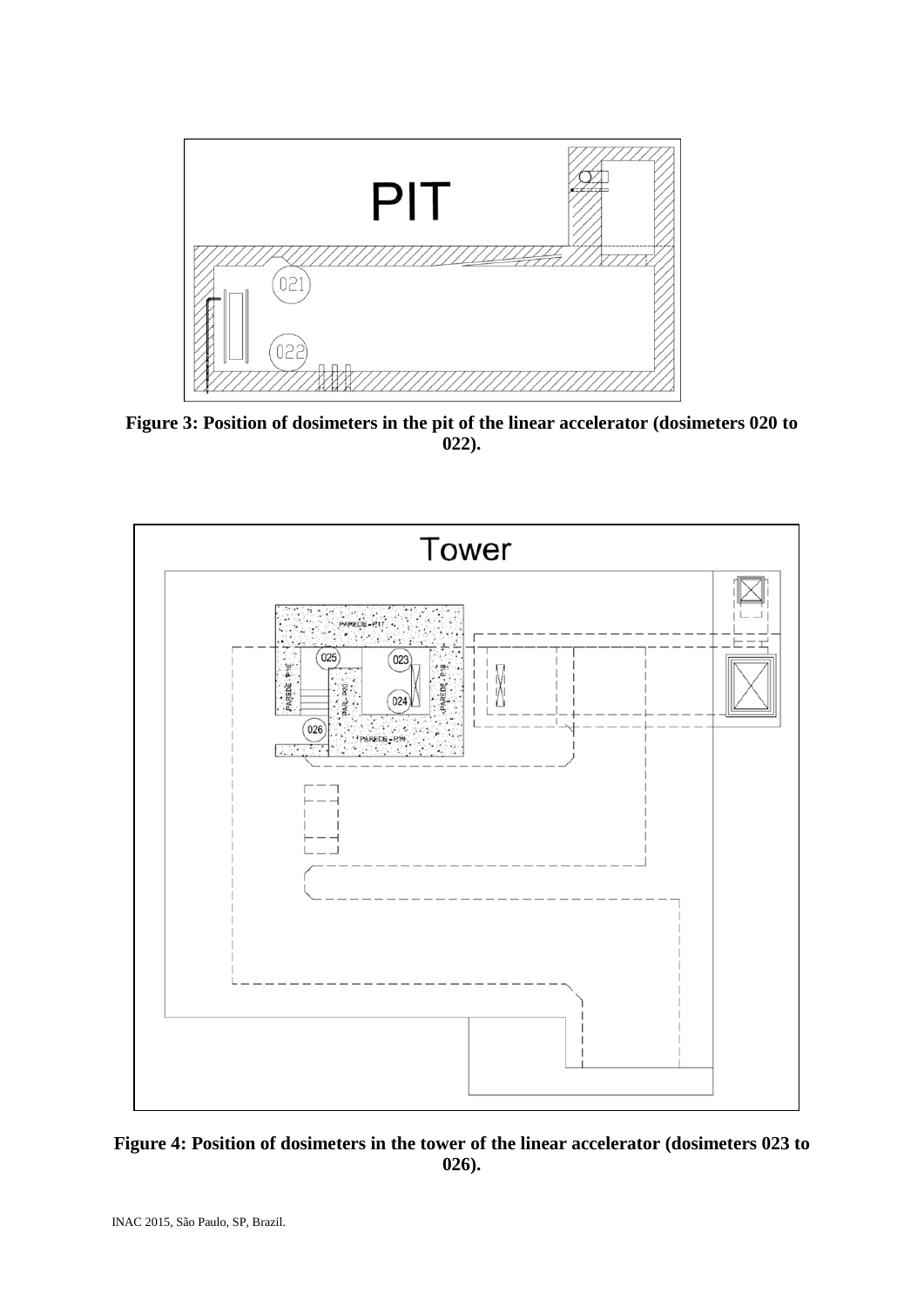|           |                            | <b>Absorbed Dose</b> |             | Irradiation    | TLD and OSLD<br><b>Average Dose</b> |
|-----------|----------------------------|----------------------|-------------|----------------|-------------------------------------|
|           |                            | (mGy)                |             |                |                                     |
| Dosimeter | Place - hotspot            | <b>TLD</b>           | <b>OSLD</b> | Time<br>(min)  | Rate                                |
|           |                            |                      |             |                | (mGy/min)                           |
| 001       | <b>Accelerator Machine</b> | 2912.00              | 2929.02     | $\mathbf{1}$   | 2920.51                             |
| 002       | <b>Accelerator Machine</b> | 184.21               | 222.22      | $\mathbf{1}$   | 203.22                              |
| 003       | <b>Accelerator Machine</b> | 778.40               | 1236.74     | $\mathbf{1}$   | 1007.57                             |
| 004       | <b>Irradiation Room</b>    | 70.56                | 52.12       | $\mathbf{1}$   | 61.34                               |
| 005       | <b>Irradiation Room</b>    | 22.75                | 17.67       | 1              | 20.21                               |
| 006       | <b>Irradiation Room</b>    | 23.39                | 36.84       | $\mathbf{1}$   | 30.12                               |
| 007       | <b>Irradiation Room</b>    | 11.13                | 14.60       | 1              | 12.86                               |
| 008       | <b>Irradiation Room</b>    | 0.10                 | 0.15        | 5              | 0.03                                |
| 009       | <b>Irradiation Room</b>    | 8.57                 | 6.76        | $\overline{5}$ | 1.53                                |
| 010       | <b>Irradiation Room</b>    | 69.02                | 51.75       | 60             | 1.07                                |
| 011       | <b>Irradiation Room</b>    | 1.58                 | 1.84        | 60             | 0.02                                |
| 012       | <b>Irradiation Room</b>    | 3.12                 | 3.37        | 60             | 0.05                                |
| 013       | Maze                       | 6.26                 | 3.21        | 60             | 0.08                                |
| 014       | Maze                       | 1.43                 | 1.37        | 60             | 0.02                                |
| 015       | Maze                       | 0.07                 | 0.15        | 60             | 0.01                                |
| 016       | Maze                       | 0.04                 | 0.00        | 60             | 0.01                                |
| 017       | Maze                       | 0.03                 | 0.00        | 60             | 0.01                                |
| 018       | Maze                       | 0.03                 | 0.00        | 60             | 0.01                                |
| 019       | Maze                       | 0.03                 | 0.00        | 60             | 0.01                                |
| 020       | Pit                        | Not used             |             |                |                                     |
| 021       | Pit                        | 0.00                 | 0.00        | 5              | 0.00                                |
| 022       | Pit                        | 0.00                 | 0.00        | 5              | 0.00                                |
| 023       | Tower                      | 133.76               | 146.78      | $\overline{5}$ | 28.05                               |
| 024       | Tower                      | 274.04               | 239.22      | $\overline{5}$ | 51.33                               |
| 025       | Tower                      | Not used             |             |                |                                     |
| 026       | Tower                      | 38.15                | 44.03       | 5              | 8.22                                |

## **Table 1: Radiation dose rates inside the industrial irradiation installation with linear electron accelerator**.

### **4. CONCLUSIONS**

The dose rates inside the radiation room, mainly near the accelerator machine (hotspots 001, 002 and 003), are extremely harmful. It means that an inadvertent exposure could lead a worker to death in few minutes.

The other hotspots 004 to 007 inside the irradiation room and the hotspot 023, 024 and 026 in the tower are high and they are enough to lead a worker to receive a radiation dose high than the CNEN annual limit in some minutes [4].

INAC 2015, São Paulo, SP, Brazil.